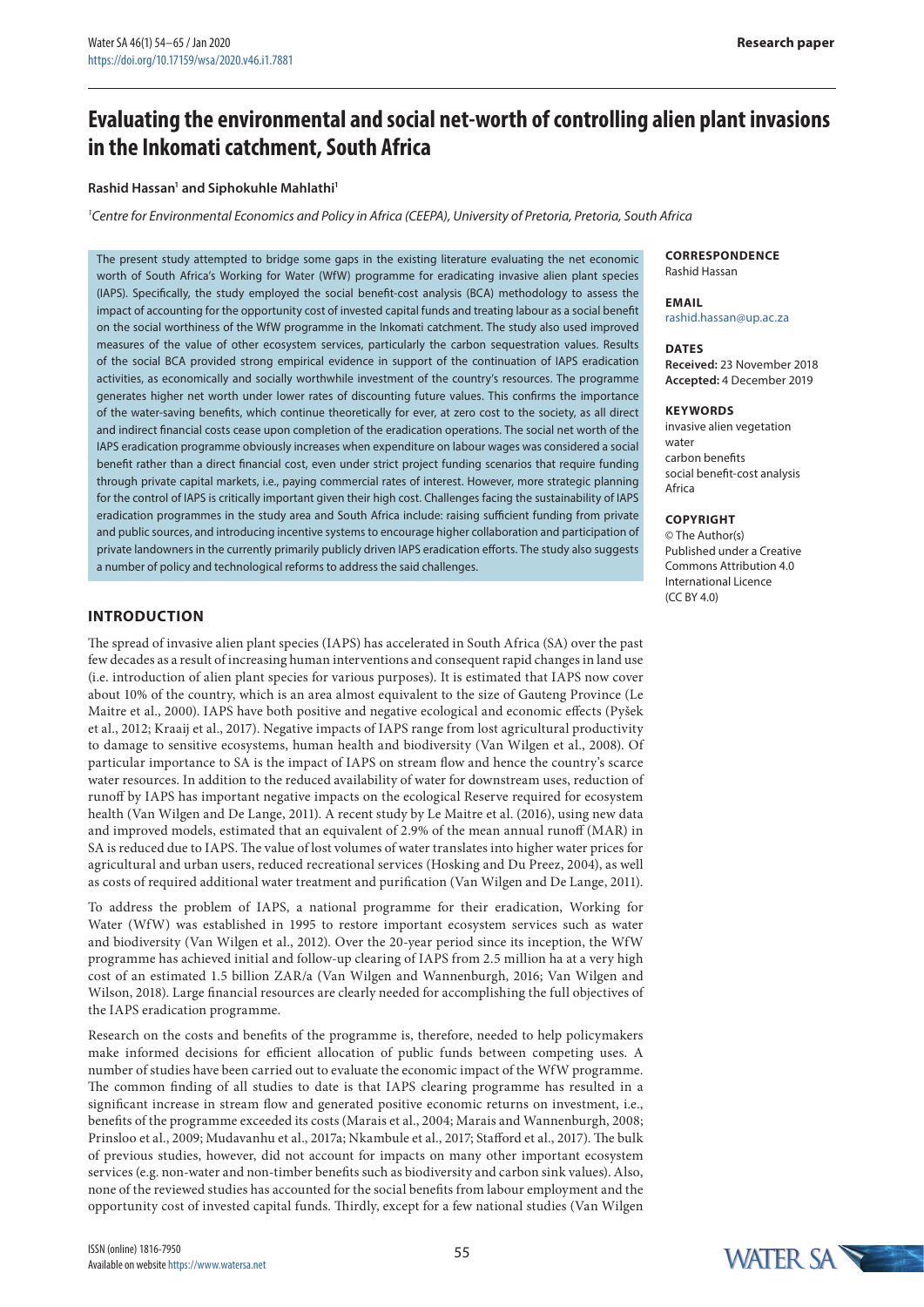et al., 2008; Van Wilgen and De Lange, 2011; Le Maitre et al., 2016; Stafford et al., 2017) there has been a clear bias in focus on the Western Cape region, and particularly the fynbos biome. The present study attempts to contribute to bridging some of the above gaps through conducting an evaluation of the social benefits and costs of investing in eradication of IAPS in SA. The study was carried in the Mpumalanga Province, another region covered by the WfW programme operations but where no such study has yet been undertaken.

#### **APPROACH AND METHODS**

Our comprehensive review of the relevant literature identified a number of gaps. One weakness common to studies evaluating the economic net-worth of IAPS eradication programmes in SA relates to their treatment of clearing costs. All studies, for instance, utilized estimates of total clearing costs, and none attempted to separate and treat differently expenditure on labour wages as a potential social benefit from employment opportunities created by these programmes. Several examples are found in the relevant analytical and empirical literature where labour input in public projects is treated as a source of both costs and social benefits, particularly under high involuntary unemployment, as is the case in SA (see Haveman and Farrow, 2011; Batrik, 2012; Robalino and Walker, 2017). Similarly, none of the reviewed studies has accounted for the opportunity cost of funds invested (i.e. the capital component), which is a standard benefit-cost analysis practice. Secondly, while some consistency is observed in the methods used to quantify water savings from clearing IAPS across these studies, they have significantly diverged in approaches employed to value and measure impacts on water and other ecosystem services. Most of the studies that attempted to account for non-water values relied on hypothetical scenarios on potential streams of costs and benefits considered in simulation modelling exercises, including rates of removal and regrowth of IAPS, and rehabilitation of cleared areas (Gaertner et al., 2012; Turpie and Heydenrych, 2000; van Wilgen et al., 2008; Mudavanhu et al., 2017a). Thirdly, the bias in the focus on the Western Cape region, and particularly the fynbos biome, is clearly evident in the literature. The current study attempted to test for the impact of accounting for the opportunity cost of invested capital funds and treating labour as social benefit on the social worthiness of the WfW programmes. This study also employed improved measures of the value of other ecosystem services, particularly the carbon sequestration values.

#### **The benefit-cost analysis framework and the concept of net present value**

This study employed social benefit-cost analysis (BCA) tools to evaluate the social net worth of the IAPS eradication programme in the Inkomati river basin. Social BCA is applicable to situations where evaluated projects cause environmental externalities (positive and negative) that are non-private. The outcomes/ impacts of the evaluated alternative investment plans and actions typically are realized over several years to come (project cycle). Therefore, BCA employs the concept of net present value (NPV) to compare the stream of future costs and benefits arising from the projects under consideration. As illustrated below, the length of the project cycle (evaluation period) and the rate at which future flows of benefits and costs are discounted to the present (discount rate) are the two key arguments in computing the NPV of a project.

$$
NPV = \sum_{t=0}^{T} (B_t - C_t) / (1+r)^t = \sum_{t=0}^{T} [B_t / (1+r)^t] - \sum_{t=0}^{T} [C_t / (1+r)^t]
$$
(1)

As Eq. 1 shows, the NPV of any project is calculated as the sum of the stream of benefits  $(B<sub>i</sub>)$  it generates over its cycle of *T* years, net of costs  $(C_t)$ , where net benefits  $(B_t - C_t)$  from the project at time  $t$  ( $t$  = 0, 1, ..., T) are discounted to the present at the discount rate  $r$ . In general, if the NPV of a project is positive (NPV  $> 0$ ) then the project is considered worth undertaking. However, when a choice is to be made between alternative project plans/ options, one needs to compare the magnitude of NPVs generated by considered alternatives, with the one generating the biggest value getting the top rank. Based on the NPV concept specified above, a number of techniques have been developed to evaluate and compare alternative project plans.

## *The benefit-cost ratio (BCR)*

This technique simply rearranges Eq. 1 to define the BCR as follows:

$$
BCR = \sum_{t=0}^{T} [B_t / (1+r)^t] / \sum_{t=0}^{T} [C_t / (1+r)^t]
$$
 (2)

The rule then becomes that projects with  $BCR > 1$  (i.e. generates present value benefits in excess of project costs) are worth undertaking and the project with the highest BCR ranks top.

#### *The internal rate of return (IRR)*

The internal rate of return (IRR) index is computed by, again, redefining Eq. 1 to compute the rate at which the stream of future net benefits should be discounted to produce a NPV of zero, i.e., present values of the stream of benefits and costs are equal.

$$
0 = \sum_{t=0}^{T} (B_t - C_t) / (1 + r)^t
$$
 (3)

In this specification one needs to solve for the value of *r* (instead of computing NPV from Eq. 1). The computed value of *r* is then compared to the chosen social discount rate, and projects that generate IRR higher than the social discount rate are considered worth undertaking, and the one with the highest IRR ranks highest.

#### *Payback period (PBP)*

This technique computes the time it will take a project to pay back the initial resources invested. This is another similar alternative to the IRR, in which one solves for *T* in Eq. 3, instead of *r*. The project recovering initial investment outlays faster (i.e. over shorter *T* horizon) are ranked higher.

#### **Costs measured and included in the analysis**

#### *Direct costs of IAPS control*

Direct costs include operating expenditures as well as the opportunity cost of invested capital funds. The WfW programme uses the integrated clearing approach, whereby a mixture of eradication methods are applied in a given area, including mechanical control, chemical and biological control. Eradication techniques applied differ. The spread of alien plants is controlled through intensive efforts from initial clearing, subsequently followed by a series of follow-up procedures. Clearing costs include capital costs (i.e. upfront cost of initial clearing), annual operations, and maintenance costs (e.g. labour, land, herbicides, etc.) as well as the subsequent follow-up operations' costs incurred to avoid regeneration/regrowth of IAPS. Expenditure on labour will also be considered as a source of direct and indirect social benefits from reduced unemployment as will be explained later in the benefits subsection.

This study also estimated the opportunity cost of funds invested in the IAPS clearing programme. Since its start, almost all funding for the WfW programme operations has come from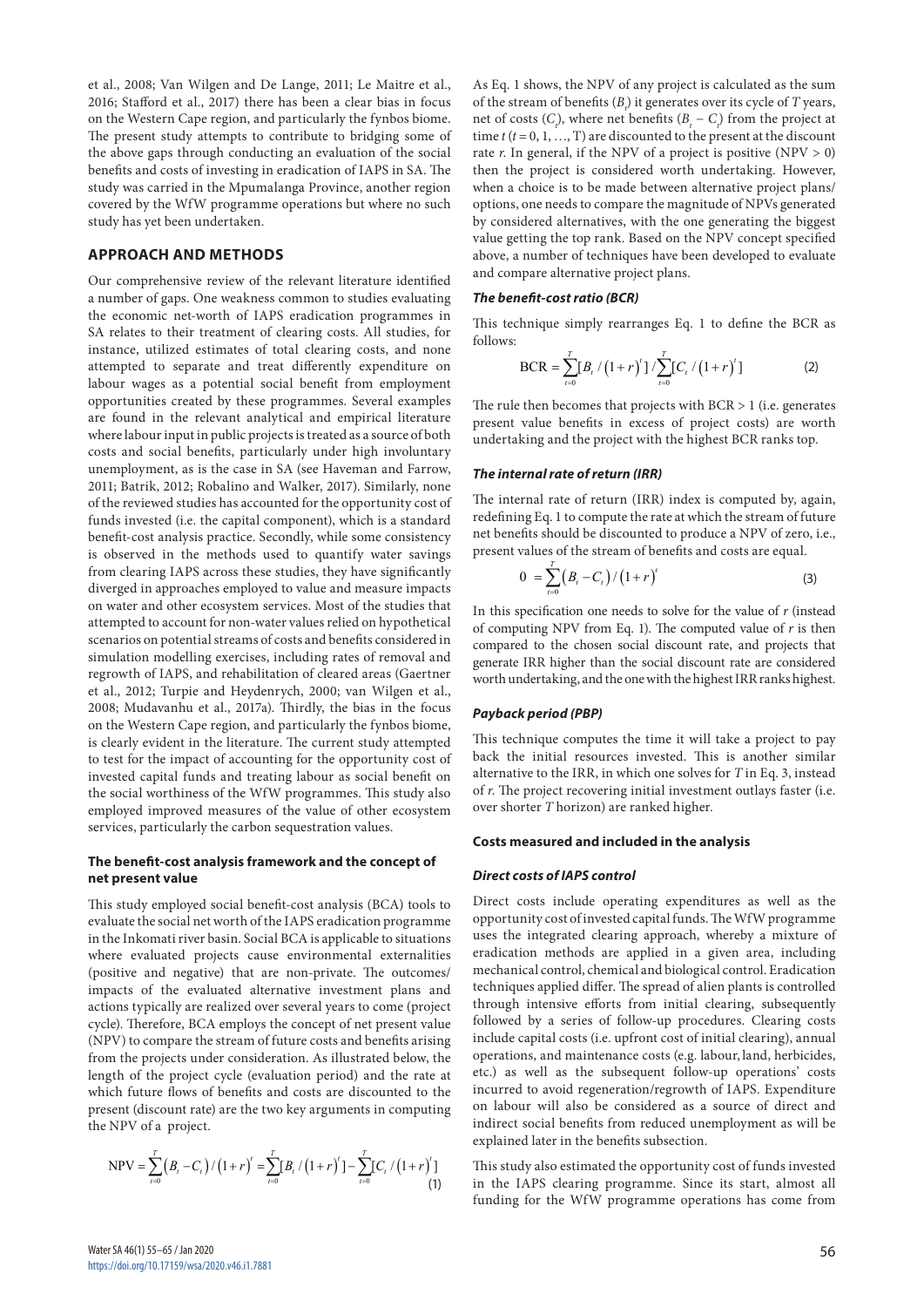public sources. Contributions from other sources, including private entities (i.e. landowners) and some non-governmental organizations (NGOs) have seen a slow growth over the years (Turpie et al., 2008). Regardless of the sources of funding, typical BCA evaluations consider any project to be one option for using financial resources competing with other available alternative investment opportunities in the economy, including interest on depositing these funds in a savings' bank account. Our key informants' survey revealed that no initial capital investments in buying equipment and other fixed assets are incurred by the IAPS clearing activities in the study area. Nevertheless, expenditures on hiring labour and other capital services from contractors (e.g. mechanical clearing, etc.) are also considered to have an opportunity cost of foregone returns on investing such funds in alternative income generation. Accordingly, this study included the opportunity cost of financial resources invested in funding IAPS clearing activities at the ruling commercial banks' savings (lending) interest rate, based on the assumption that funds used to sponsor clearing activities may be borrowed from commercial banks.

#### *Value of the carbon sequestration services of IAPS foregone*

Carbon sequestration by vegetation, such as trees in forests, contribute to climate mitigation by reducing the negative impacts of higher concentrations of carbon in the atmosphere. Consequently, the removal of IAPS may impose costs on the environment, in terms of reduced carbon stocks, as trees have higher carbon storage densities compared to the natural vegetation they replace. It was, therefore, necessary to consider the value of this ecosystem service in our social BCA.

Different methods have been employed to calculate carbonstorage densities, ranging from static to dynamic models, which allow for variability in carbon density by age of trees (Hassan, 2002). Following Christie and Scholes (1995), this study employed the formula below to convert timber volumes to carbon-storage densities:

$$
C = V_s \times D_w \times F_c / F_s \tag{4}
$$

where: *C* is tree biomass carbon density in MgC/ha; *V<sub>s</sub>* is stem wood volume in m<sup>3</sup>/ha;  $D_w$  is density of wood in Mg/m<sup>3</sup>;  $F_c$  is the fraction oven-dried mass that is carbon; and  $F<sub>s</sub>$  is the fraction of whole tree biomass per hectare in stem wood. Carbon lost due to removal of IAPS was then calculated as the difference between carbon sequestration levels with and without IAPS, i.e., between IAPS and the natural vegetation they replaced.

#### **Benefits measured and included in the analysis**

The above costs have been compared to the following benefits from eradicating IAPS:

## *The value of water saved from streamflow reductions due to IAPS*

Streamflow reductions due to IAPS in excess of that of the original natural vegetative cover, is considered to be an environmental externality of exotic plantations. Therefore, the increased streamflow as a result of removing IAPS is considered a social benefit. This study employed the biomassbased regression model developed by Le Maitre et al. (2000) to estimate the reduction in streamflow due to IAPS relative to the natural vegetation they replaced, based on total above-ground biomass of the exotic vegetation. The hydrological impact model is specified as follows:

Streamflow reduction (mm) =  $0.0238 \times \text{biomass (g/m}^2)$ ) (5) This equation converts estimates of biomass into estimates of streamflow reduction in millimeter (mm) rainfall equivalents. The biomass is measured in terms of mass of vegetation structure per square meter (volume)  $(g/m<sup>2</sup>)$ . The following data is needed to calculate the above values for the study area: (i) total area invaded by each of the three IAPS vegetation types and their location with respect to the riparian zone, e.g., inside or outside the riparian zone, (ii) current allocation of available water between users, and (iii) water tariffs charged on the water using sectors.

## *The value of the timber of harvested IAPS*

While removal of IAPS deprives communities of harvesting firewood benefits from IAPS vegetation, the volume of timber harvested from clearing IAPS provide direct benefits to society. Due to the difficulty in quantifying the value of firewood used by surrounding communities in the study area, our analysis has only taken into account the value of harvested timber. Harvested IAPS timber is used for different purposes. Our key-informant interviews with the WfW programme area management revealed that timber harvested from clearing IAPS is given as a donation to an eco-furniture company, which processes it into various secondary industry products (e.g. pulp, paper, and furniture). Therefore, the project does not receive revenue from selling harvested IAPS timber. Nevertheless, this is considered a benefit indirectly accruing to the society at large, and hence included in our social BCA. The study, accordingly, required data on market prices of the different IAPS vegetation types to estimate timber benefits.

Other benefits emanating from alien vegetation control include biodiversity conservation, fire protection, higher land productivity, among other ecosystem services, which have not been included in this analysis due to time and financial limitations. Communities also harvest non-timber products from IAPS vegetation (e.g. wild foods, medicinal products, etc.), the value of which has similarly not been included in this study. The value of such timber and non-timber benefits of IAPS to communities represents an opportunity cost of IAPS removal.

## *WfW project employment benefits*

The relevant literature indicates that expenditure on labour employed in new projects not only represents a direct cost to the project, but is also a source of direct and indirect social benefits, especially under high involuntary unemployment situations (Haveman and Farrow, 2011; Batrik, 2012; Robalino and Wlker, 2017). This is based on the principles of the labour market dynamics, which postulate that the practice of using the market wage rate to value labour overestimates the true opportunity cost of labour when unemployment is high (i.e. overpaying labour). Labour economics suggests that the right measure of the marginal value of labour is the reservation wage (below which the marginal utility from extra leisure time is higher than that from employment). Extra leisure for the unemployed is considered a disutility and they are expected to be willing to work for less than the market wage rate. Therefore the literature suggests that the difference between market wages (typically used to value labour costs) and reservation wages represents a direct social benefit from new jobs (Haveman and Farrow, 2011; Batrik, 2012).

The literature, however, diverges significantly on estimating the generally unobservable reservation wage, ranging from 0% to 88% of market wages, depending on whether labour is drawn from those currently involuntarily unemployed (closer to zero%) or from those already employed in other jobs (Greenberg and Robins, 2008; Boardman et al., 2011). As involuntary unemployment in SA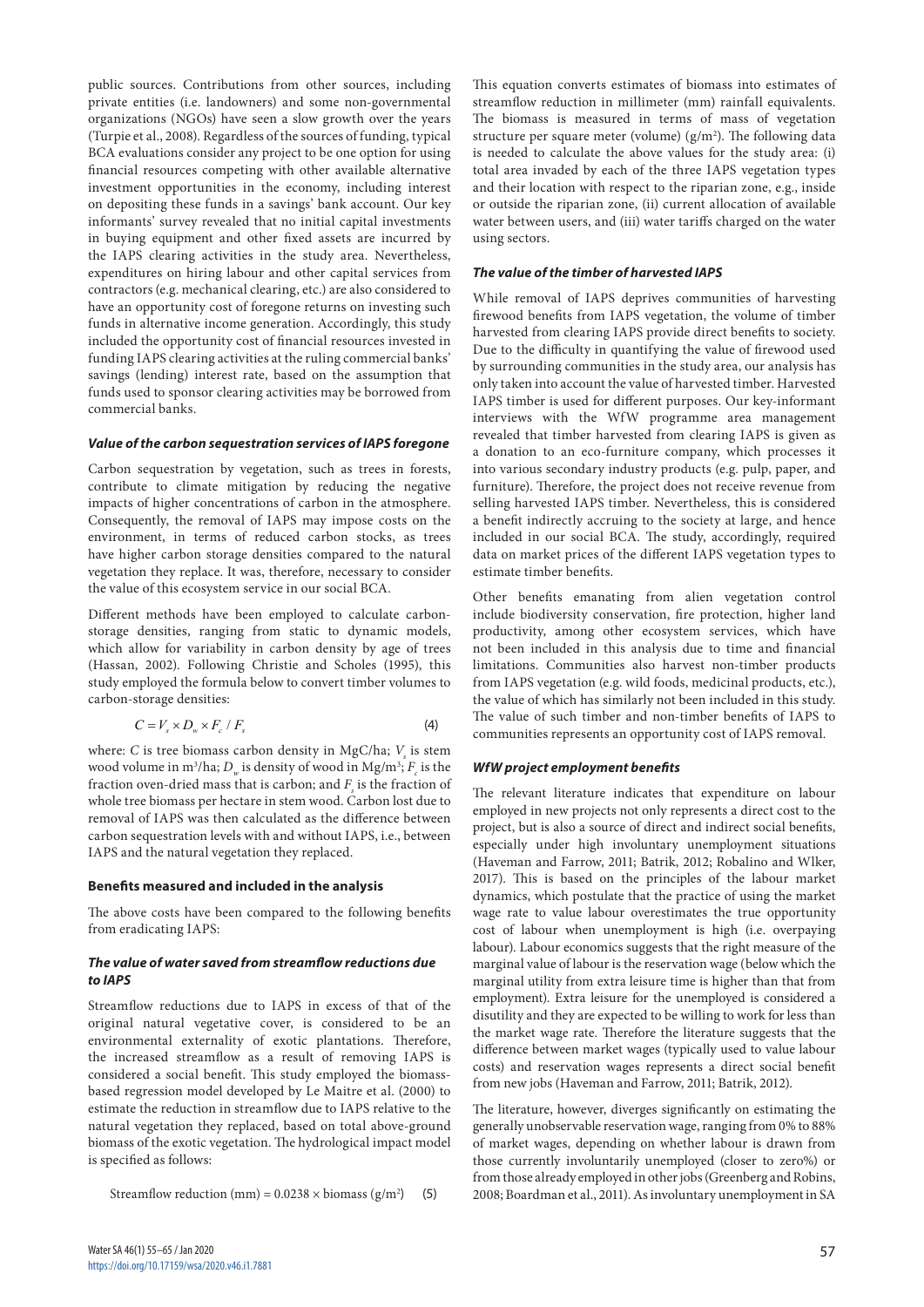is currently very high, plus the fact that one of the main objectives of the WfW programme is to create employment opportunities targeting those currently unemployed, this suggests a very low opportunity cost of leisure time. This study will test the sensitivity of the social net-worth of the WfW to a zero reservation wage rate, which implies that the net social benefit from employment opportunities created by the WfW project will be equal to the market wage rate (i.e. offsetting direct labour costs). This is tested in a separate scenario of the NPV calculations where expenditure on labour wages was left out of project costs (offset by employment benefits to the society at large).

New jobs also generate other indirect social benefits as spill-over effects on non-target markets/sectors when unemployment is high (Greenberg and Robins, 2008; Boardman et al., 201). Accounting for such indirect social benefits, however, requires use of multisector modelling approaches, such as computable general equilibrium models that capture up- and downstream multiplier effects (Batrik, 2012; WB, 2017), which is beyond the scope of our study.

## **Study area**

Being one of the most severely affected catchments by alien vegetation infestation in the Mpumalanga Province, the Inkomati Water Management Area (IWMA, now part of the Inkomati-Usuthu Water Management Area) was chosen for conducting the intended analysis. Situated in the north-eastern part of SA, the IWMA covers an area of 28 757 km<sup>2</sup>, and consists of three main rivers: Komati, Crocodile and Sabie. Rainfall over the IWMA is strongly seasonal and occurs mainly in summer (October to April) (DWA, 2003). The mean annual runoff (MAR) from the entire IWMA is estimated at 3 539 million m3 /a (DWAF, 2003). Reduction in natural runoff is mainly caused by vast commercial plantations and invasive alien vegetation (which covers about 132 000 ha). The impacts of afforestation and alien vegetation on runoff reduction are approximately 53 million m<sup>3</sup> and 38 million m<sup>3</sup>, respectively (DWAF, 2003).

The present study covered 4 quaternary catchments in the study area, namely: the Injaka Dam (X31E), Blyde River/Graskop (X31F), Crocodile (X21C) and Sabie (X31A). The selection of the above catchments in the study area was based on various factors. Firstly, a benchmark was done to ensure that there is reliable cost and water yield data on the selected catchments. Secondly, the relative importance of these catchments was assessed to identify priority catchments in the Mpumalanga Province. Priority catchments are those that contain important diversity, and have species with significant impacts on water yield and other ecosystem services (CSIR, 2011).

Economic activities in the IWMA are mainly centred on irrigation and afforestation (commercial plantations), with related processing industries and a strong eco-tourism industry. Due to its well-watered nature, the IWMA groundwater utilization is relatively small. Most of the current yield from the Komati River is transferred to the Olifants Water Management Area for power generation.

Although land ownership in the study area is shared among both the private and public sector, it was established from the programme managers that only the public sector through the WfW programme is engaged in the eradication of alien vegetation. Only a few private landowners in the study area were willing to participate in alien vegetation control. For example, only 42 ha out of the 860 ha privately owned were cleared at farmers' expense in the Crocodile quaternary catchment. It is important to note that commercial forestry companies in the area maintain IAPS control programmes on all their holdings.

## **Sources and types of collected data**

Data were collected from various secondary sources, including books, annual reports, journals, and departmental websites, as well as policy documents. In addition, formal in-depth interviews were conducted with key informants, especially the WfW project managers and experts. The types of data collected to allow application of the empirical methods outlined above, included: (i) area invaded by IAPS and the types of species existing in the study area, (ii) project costs covering expenditure on labour, running costs and overheads, (iii) quantities and prices of IAPS timber harvested, (iv) data on the values of water, and (v) carbon. Market prices of commercial timber in SA were gathered from the Department of Agriculture, Forestry and Fisheries (DAFF) database for forestry products. Values of water were estimated using data on water tariffs imposed on different sectors of water use by the Department of Water and Sanitation (DWS). The hydrological data for the study was obtained from the Department of Environmental Affairs (DEA). The study used a recent estimate of a tax proposed on carbon emissions in SA, the implementation of which is under consideration by Government (National Treasury, 2013).

## **Estimation of the costs and benefits of the project**

The study covered a total area of 54 593 ha, of which 12.7% or 6 947 ha are densely infested with IAPS. Little information was available on IAPS clearing activities in the study area prior to 2008, with major gaps in key elements of the data required to implement the intended BCA. The WfW project management in the study area have better records on IAPS clearing activities since 2008. We could get access to information on the various project operations for the period from 2008 to 2017 covering an area of 3 821 ha. This study therefore implemented the BCA for the period following 2008.

## *Costs of clearing IAPS in the IWMA*

As explained earlier, the spread of alien plants is controlled through intensive efforts from initial clearing, and a subsequent series of follow-up procedures. Initial clearing is the first stage of IAPS control, while follow-up stages entail the removal of the re-growth of IAPS in an area previously cleared. This study solely focused on woody species (*Pinus* spp.*, Acacia mearnsii, and Eucalyptus* spp*.*); mechanical control is the only relevant method in clearing these plants in the study area. Information on the costs of alien vegetation control in the study area at 2017 prices was obtained from the project management for a 9-year cycle, covering the initial stage and the typically 7 follow-up clearing stages, plus a final maintenance year (see Appendix, Table A1 for details). In some instances, this is not the case as clearing operations are often delayed for lack of funds, and therefore cost estimates used in this study may be less accurate as total eradication costs will increase if IAPS are left to re-establish, for a long time. It is also worth noting that in some quaternary catchments the follow-up treatments go beyond the 7th phase. Since costs incurred in these stages are insignificant, this study considered only 7 follow-up treatments.

## *Carbon storage benefits lost with removal of IAPS*

Carbon values included in the analysis represent the loss of carbon densities stored in the removed IAPS timber stocks. This value is assumed to cease by completion of clearing activities. Carbon lost due to removal of IAPS was calculated working out carbon sequestration levels with and without IAPS. Carbon storage densities vary among different vegetation types (e.g. depending on total biomass, see Appendix, Table A2 for details). The proposed tax of 120 ZAR per ton of carbon emission in SA (National Treasury, 2013) is used to price carbon sequestration benefits lost.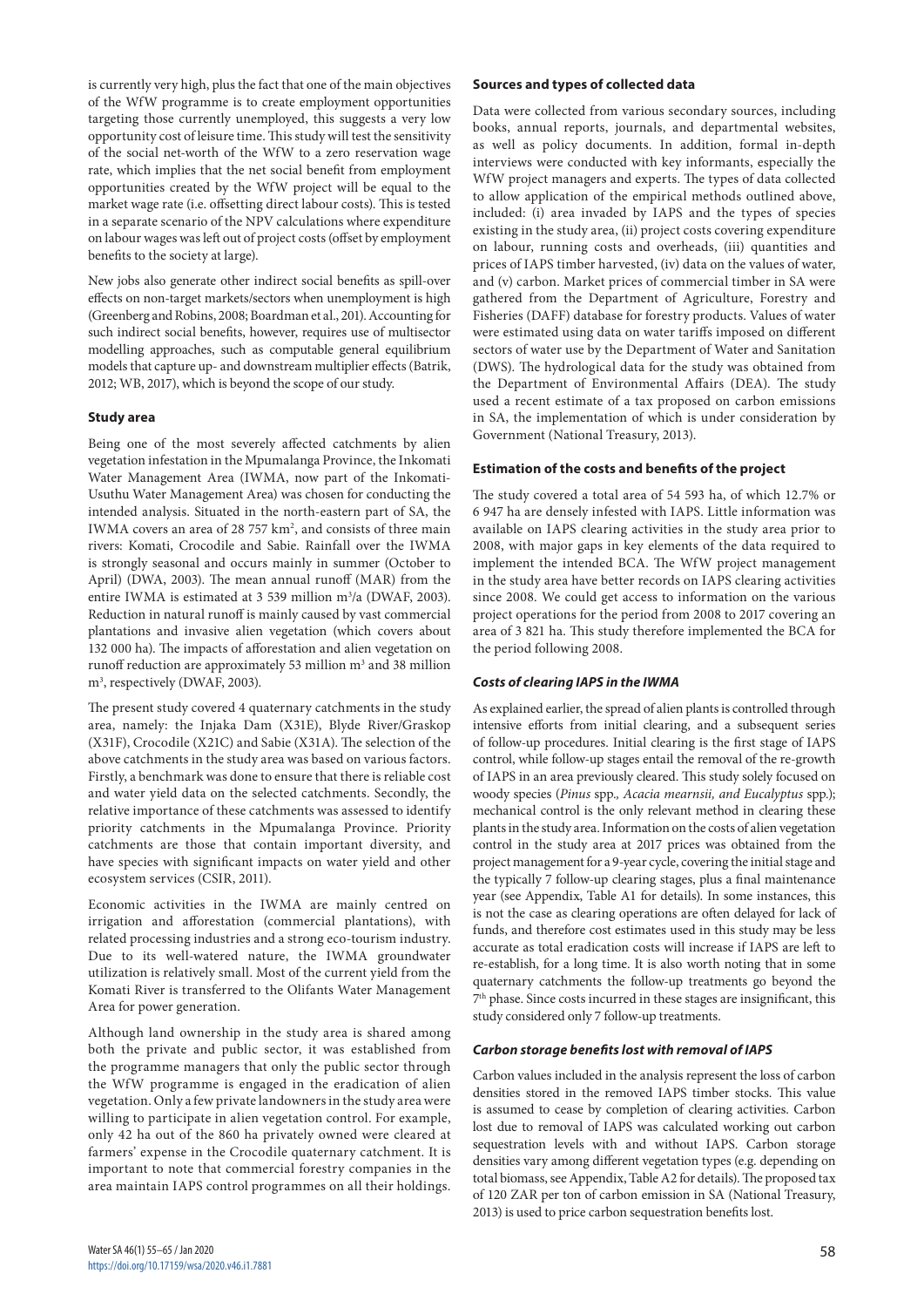#### *Benefits from increased streamflow*

As indicated earlier, this study adapted a biomass-based regression model developed by Le Maitre et al. (2000) to estimate the incremental impact of IAPS on streamflow relative to the original natural vegetation it has replaced (i.e. net change in streamflow reduction). According to the literature, streamflow reduction is positively related to the age of the alien plants, and hence rates of streamflow reductions are proportional to the age of alien vegetation (e.g. plant growth) (Le Maitre et al., 2000). Data obtained on area invaded by types of IAPS species and age classes and their location within and outside the riparian area are presented in Tables A3 and A4, Appendix. This information was used to calculate streamflow reduction associated with the alien vegetation in the study area, details of which are shown in Table A5, Appendix.

Total streamflow reduction in the 3 821 ha area considered in our BCA is therefore estimated to be about 7.57 million m<sup>3</sup>. It is thus expected that eradicating all IAPS in the said area will increase streamflow by an equivalent magnitude. The yearly increase in streamflow due to alien vegetation control, however, depends on the rate of recovery over time and the type of natural vegetation that is re-established (Cooper, 2001). Therefore, the following assumptions were made in order to establish the amount of water which would be saved for utilization by downstream users:

- • In the long-run, indigenous vegetation will replace the removed exotic vegetation, and continue to use water, however, at far less rates than exotic vegetation.
- • According to the literature, not all the water saved from eradicating alien vegetation will be readily available for use by downstream users (Van Wilgen et al., 2008). Based on expert opinion, the estimated streamflow increase upon removal of IAPS in the study area is thus assumed to proceed as follows: 100% in the first year, 90%, 80%, 70%, 65%, 60%, 55% and 50% for each subsequent year.

Thus, only portions of the 7.57 million m<sup>3</sup> streamflow reduction due to IAPS in the 3 821 ha area will be available for downstream use after eradication of IAPS following above ratios, till savings in water flow stabilize at 50% of the increase in streamflow in the long-run after full eradication (Le Maitre et al., 2000; Van Wilgen et al., 1998). This amounts to approximately 3 785 million m<sup>3</sup>/a for use by downstream users in the study area. The above described pattern of gradual change in water savings has been used to calculate the value of water benefits over the years based on actual areas cleared annually (Table 1).

The next challenge in determining water benefits is to decide on a unit value of water. The study assumed that water saved through the eradication programme would be used according to the current water allocation across different water use sectors in the study area (see details in Appendix, Table A5). Based on this, the study used water tariffs charged by the Department of Water and Sanitation (DWS) as of July 2017 across different sectors as the value of water in respective use sectors. One should note, however, that this water pricing regime provides a lower bound on water values as water tariffs in general do not reflect economic prices, and typically contain an implicit subsidy, particularly on major water use sectors, such as agriculture.

## *Benefits from harvestable timber*

Based on project management assessment, an average rate of extraction in the initial stage of clearing is estimated to be 25 tonnes per invaded hectare. Tonnage of timber harvested in subsequent follow-up and maintenance phases is derived according to the proportion of costs in that phase relative to the initial clearing stage. Information obtained from project management in the study area indicates that a total of 3 821 ha has received initial clearing treatment between 2008 and 2017. Volumes of IAPS timber harvested in initial and subsequent clearing stages have accordingly been computed over the 20-year cycle. Consequent impacts of IAPS removal on streamflow and carbon stocks were then calculated employing above assumptions and scenarios as explained in the Appendix. Table 1 presents estimates of volumes of timber harvested, water saved and carbon stocks lost over a 20-year cycle as a result of IAPS eradication activities in the study area since 2008. As Table 1 shows, no timber benefits are realized (i.e. zero harvests) after 2025, as area initially cleared in 2017 completes its final (maintenance stage) by year 2025, since clearing activities continue for 8 years after the initial phase, as discussed above. However, water-saving benefits continue infinitely after all IAPS have been cleared by 2025 at the 50% level of streamflow reduction estimate of 3.78 million m<sup>3</sup>.

# **RESULTS AND DISCUSSION**

## **Results of the social benefit-cost analysis**

Above estimated flows are used to implement the social BCA for this case study. The first step in conducting any BCA is to specify the planning horizon over which costs and benefits count. Another important determinant of the net worth of any investment project is the choice of the rate at which future streams of costs and benefits are discounted to the present, i.e., the social discount rate. Choices on these two factors are therefore made first before the various BCA evaluation criteria are derived in subsequent sections.

In the case of a project that involves streams of costs and benefits that continue for some time into the future, questions arise as to how far into the future these financial flows will continue? Two factors determined the choice of the project cycle length for this study. The first is the period for which sufficient information

| Table 1. Volumes of timber harvested, water saved and carbon stock   |
|----------------------------------------------------------------------|
| removed due to IAPS clearing activities in the study area during the |
| 2008-2017 period estimated over a 20-year project cycle              |

| Year  | Area received<br>initial clearing<br>treatment (ha) | <b>IAPS timber</b><br>harvested<br>(1 000 m <sup>3</sup> ) | <b>Water saved</b><br>(million $m^3$ ) | Carbon<br>mass<br>(x 1 000 t) |
|-------|-----------------------------------------------------|------------------------------------------------------------|----------------------------------------|-------------------------------|
| 2008  | 208                                                 | 7.12                                                       | 0.41                                   | 4.53                          |
| 2009  | 210                                                 | 9.48                                                       | 0.79                                   | 6.02                          |
| 2010  | 274                                                 | 13.27                                                      | 1.25                                   | 8.43                          |
| 2011  | 538                                                 | 24.11                                                      | 2.18                                   | 15.32                         |
| 2012  | 667                                                 | 32.64                                                      | 3.27                                   | 20.74                         |
| 2013  | 484                                                 | 30.64                                                      | 3.90                                   | 19.47                         |
| 2014  | 290                                                 | 25.06                                                      | 4.07                                   | 15.92                         |
| 2015  | 558                                                 | 32.95                                                      | 4.77                                   | 20.94                         |
| 2016  | 422                                                 | 30.56                                                      | 5.17                                   | 19.42                         |
| 2017  | 170                                                 | 22.53                                                      | 5.06                                   | 14.31                         |
| 2018  | 0                                                   | 14.29                                                      | 4.64                                   | 9.08                          |
| 2019  | 0                                                   | 10.91                                                      | 4.32                                   | 6.93                          |
| 2020  | 0                                                   | 8.61                                                       | 4.12                                   | 5.47                          |
| 2021  | 0                                                   | 6.64                                                       | 3.97                                   | 4.22                          |
| 2022  | 0                                                   | 4.81                                                       | 3.86                                   | 3.06                          |
| 2023  | 0                                                   | 3.54                                                       | 3.80                                   | 2.25                          |
| 2024  | 0                                                   | 2.93                                                       | 3.78                                   | 1.86                          |
| 2025  | 0                                                   | 1.55                                                       | 3.78                                   | 0.99                          |
| 2026  | 0                                                   | 0.00                                                       | 3.78                                   | 0.03                          |
| 2027  | 0                                                   | 0.00                                                       | 3.78                                   | 0.03                          |
| Total | 3 821.00                                            | 281.65                                                     | 70.72                                  | 179.01                        |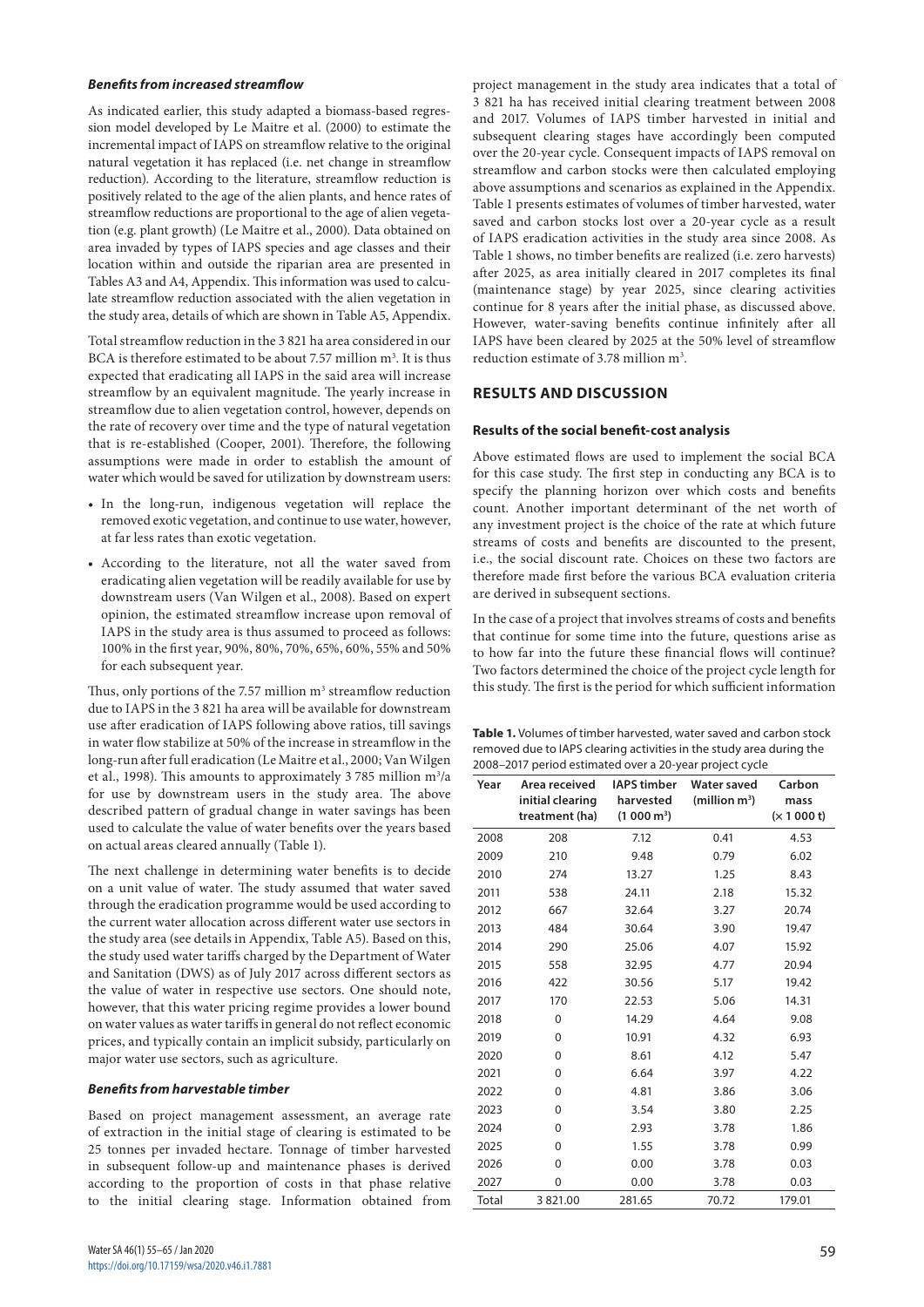is available on the IAPS eradication activities in the study area. It is stated above that the WfW project management in the study area provided reliable data on IAPS clearing operations between 2008 and 2017. The second factor relates to the strategy followed for eradication of IAPS. As explained above for the case of the current study, we have knowledge that the IAPS eradication programme needs 9 years to complete (initial year of intensive clearing, 7 years of follow-up stages, and a final year for maintenance operations (Appendix, Table A1). This implies that the last IAPS clearing operation we had information on in 2017 will complete its final clearing phase by 2025 (after 8 years). Accordingly, a project cycle continuing up to 2025 and beyond has been chosen as displayed in Table 1.

As costs and benefits of public projects/policies often do not occur simultaneously, BCA follows the standard economic practice of discounting future values to their equivalent value today, referred to as 'present value'. Different discount rates have been used in the literature for project evaluation, with strong views arguing for use of lower rates when evaluating projects that take very long to realize benefits (such as investing in climate mitigation), compared to short-term projects.

The average real interest rate on long-term bonds in SA over the past 10 years (2006–2016) was used to discount future values in this study. Nominal interest rates on 10-year bonds and rates of increase in consumer prices (inflation) were obtained from the South African Reserve Bank (SARB, 2017) to compute an average real interest rate of 8% for the 2006–2016 period. Sensitivity analyses were carried out to evaluate impacts of lower discount rates on the results of the social BCA.

This study compared the benefits and costs associated with IAPS eradication activities in the study area over a 20-year project cycle under the following scenarios:

- • Scenario 1: It is assumed that capital funds used by the project are provided at no cost. Other direct costs, including expenses paid as compensation to labour, plus the value of carbon sequestration services, are included in the stream of project costs. The value of both timber harvested and water saved constituted the stream of social benefits of the project.
- • Scenario 2: applied all assumptions of the first scenario, but accounted for the opportunity cost of capital funds invested in the IAPS eradication activities.
- • Scenario 3: adopted all assumptions of Scenario 2 but considered compensation to labour services as a social benefit of employment (job creation) and not a direct financial cost to the IAPS eradication operations.

As explained earlier, all direct costs (labour and other) and benefits from harvested IAPS timber cease upon completion of all clearing operations in 2025. However, benefits of reduced streamflow reduction (saved water) and potential carbon sequestration services lost with eradication of IAPS vegetation continue beyond 2025. The stream of costs and benefits under Scenario I is displayed in Table A6 (Appendix) which clearly shows how the water benefits steadily grow over time to constitute 100% of the project benefits by completion of IAPS eradication, while carbon benefits seem to fluctuate around 30% of total costs over the project cycle.

The IAPS eradication programme in the Inkomati study area generated a social NPV of 14.5 million ZAR over the 20-year period considered (at 8% discount rate), giving a BCR of 1.6. These results suggest that investing in eradication of IAPS in the study area pays back its costs in full, with a big surplus amounting to 60% of the total investment within the 20-year project cycle considered, and has an IRR much higher than the ruling commercial lending rate of 8%.

Results of the BCA under the three scenarios are summarized in Table 2. The IAPS eradication project in the study area generates a positive NPV and a BCR larger than 1 under all scenarios, suggesting a socially worthwhile investment of the country's resources. Although the results indicate low sensitivity to discount rates, the fact that the project net worth measures (i.e. NPV and BCR) improve under lower rates of discounting future values reflects the higher returns to investment in IAPS eradication, in terms of the larger water savings' benefits, realized at later stages in the project cycle. This also confirms the long-term positive net worth of the WfW programme, as the stream of benefits from water savings into the distant future, beyond completion of IAPS eradication, is significantly larger than the only opportunity cost of lost carbon sequestration service values (Appendix, Table A6).

The above results stand even under the stricter project funding scenario, i.e., capital not free, which requires repayment of the principal amount of funds invested plus a 4% interest on the borrowed funds at the end of every year of operations. Results also indicate how the social net-worth of the WfW programme increases when expenditure on labour was considered a social benefit rather than a direct financial cost to the programme (Table 2).

It is clear from the results that investment in eradication of IAPS in the study area pays back its full cost within the 20-year cycle considered, as the lowest BCR for the period was more than 1. This also suggest that this investment generates a rate of return (i.e. IRR) higher than the 8% rate at which the lowest BCR of 1 is achieved (Table 2). In conclusion, results of our BCA suggest that eradication of IAPS produces high social returns to justify continued investment of public or even private funds in these programmes.

One should also note that above results highly underestimate the social net-worth of the WfW IAPS eradication efforts. Firstly, it is clear that in the long-run significant net benefits will be realized from water savings for many years beyond the analysed cycle of 20 years. Moreover, the value of a number of other benefits from IPAS eradication were not accounted for in the analysis. For instance, the above analysis assumes that land from which IAPS are cleared does not generate any benefits from potential alternative uses, such as livestock grazing, crop farming, or even harvesting of natural products such as wild food, thatch, etc. (Mudavanhu et al., 2017b). Other potential benefits excluded include economy-wide multipliers effects and biodiversity conservation benefits.

# **CONCLUSIONS**

Results of the study indicate that investing in eradication of alien vegetation in the study area is economically and socially viable, with benefits due to water savings steadily growing over time to constitute 100% of total project benefits after completion of eradication activities. Overall, the IAPS eradication project in the study area generates positive NPV and greater than one BCR under all tested project-funding scenarios. These results suggest

| Scenario                                         |            |            | Social discount rates |            |            |            |
|--------------------------------------------------|------------|------------|-----------------------|------------|------------|------------|
|                                                  |            | 8%         |                       | 5%         |            | 2%         |
|                                                  | <b>NPV</b> | <b>BCR</b> | <b>NPV</b>            | <b>BCR</b> | <b>NPV</b> | <b>BCR</b> |
| Capital at no cost and<br>wages are expenses     | 14.5       | 1.6        | 18.0                  | 1.6        | 22.9       | 1.6        |
| Capital at cost and wages<br>are expenses        | 1.0        | 1.03       | 1.6                   | 1.04       | 2.7        | 1.05       |
| Capital at cost and wages<br>are social benefits | 8.8        | 1.29       | 11.0                  | 1.30       | 14.2       | 1.32       |

*NPV refers to the net present value in 2008 in R million, and BCR is the benefit-cost ratio.*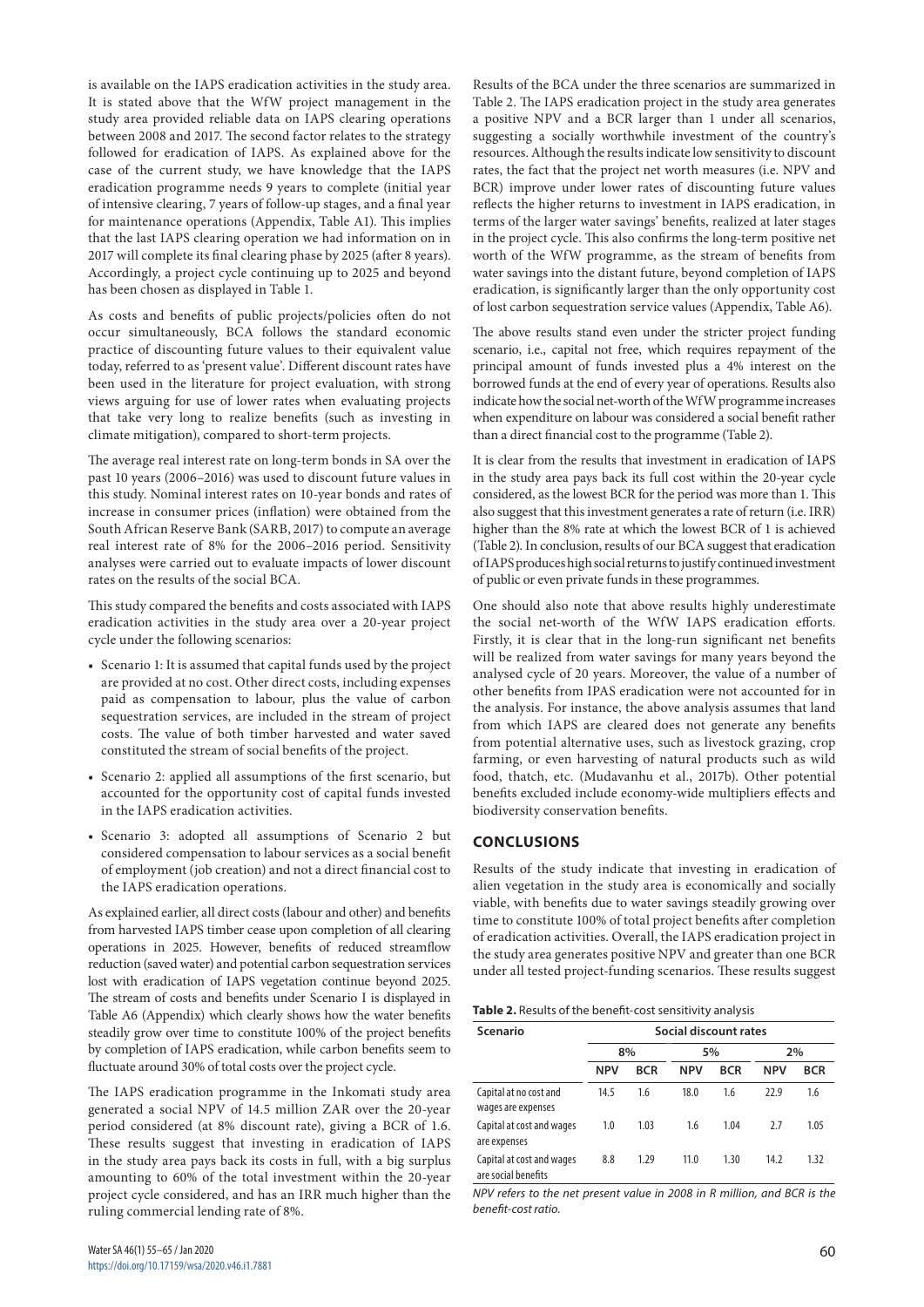that the WfW programme represents a socially worthwhile investment of the country's resources. Higher NPV and BCR were obtained under lower rates of discounting future values. This confirms the importance of the water-saving benefits, which continue theoretically forever, at zero cost to society, as all direct and indirect financial costs cease upon completion of the IAPS eradication operations. It is also worth noting that the project's social net worth became even bigger when expenditure on labour wages was considered a social (employment) benefit rather than a direct financial cost, even under strict project funding scenarios that require sourcing funding from private capital markets, i.e., borrowing at commercial rates of interest.

In spite of this strong evidence of the economic worthiness of IAPS eradication, the public sector (government) is the major stakeholder engaged in eradication of IAPS in the study area through the WfW programme, despite the significant share of land (68%) under private ownership. One of the reasons identified behind this situation was the fact that private benefits from such expensive eradication efforts (mainly value of harvested timber) cease after the first year of clearing. The value of the significant water saving, which represents the main benefit that continues for a long time post-clearing, is viewed as a public good, i.e., enjoyed by the society at large but does not accrue directly to private agents. This weakens the incentive to private owners to commit to the eradication programme.

The results of this study justify the investment of public funds in IAPS eradication. Benefits from removal of IAPS, however, are not earmarked to fund investment in the WfW programme. At least part of the revenue collected from tariffs on the extra water saved through the IAPS removal efforts should be earmarked for funding WfW activities. An appropriate system of payments for ecosystem services (PES) to collect fees from downstream beneficiaries, including farmers, municipal water users (e.g. industrial, services, and domestic), and rural communities, has a potential to raise substantial funds for investments in IAPS removal activities (Turpie et al., 2008).

As noted above, the government is the major player in IAPS eradication in the study area as private landowners upstream have little incentive to bear all costs of clearing IAPS, while not sharing the benefits from their activities enjoyed by downstream users. It is therefore necessary to design a scheme of economic incentives to promote participation of private landowners upstream in IAPS eradication, e.g., through reduced water tariffs, tax relief, or other appropriate rewards.

Good public-private partnerships (PPPs) between government and private agencies are necessary and crucial for projects of such public nature to succeed. This will require efforts to increase the awareness of all stakeholders of the serious social, economic and environmental negative impacts associated with invasion by alien vegetation and the benefits from their eradication. One recommendation to improve collective management of IAPS is to require all owners of large land areas that are invaded by IAPs to develop a management plan for clearing IAPS. Such management plans have already been formulated by some companies like Sappi, in which areas where eradication has been carried out are delineated along with the costs incurred.

Appropriate policy incentives and technological interventions are needed to promote use of alternative measures to control IAPS, particularly biocontrol agents. While such reforms have the potential to increase the efficiency and reduce the costs associated with the mechanical control measures currently being used, their implications for employment must be carefully evaluated.

# **REFERENCES**

- BATRIK T (2012) Including jobs in benefit-cost analysis. *Annu. Rev. Resour. Econ.* **4** 55–73.<https://doi.org/10.1146/annurev-resource-110811-114520>
- BOARDMAN AE, GREENBERG DH, VINNING AR and WEIMER DL (2011) *Cost-Benefit Analysis: Concepts and Practice* (4<sup>th</sup> edn). Upper Saddle River, Pearson.
- CHRISTIE SI and SCHOLES RJ (1995) Carbon storage in eucalyptus and pine plantations in South Africa. *Environ. Monit. Assess.* **38** 231–241. <https://doi.org/10.1007/BF00546765>
- COOPER J (2001) Costs and benefits of eradicating alien invasive vegetation from the upper reaches of the Mhlatuze catchment. Unpublished report, School of Business, University of Natal. University of KwaZulu-Natal Library, Pietermaritzburg.
- CSIR (Council for Scientific and Industrial Research (2011) Prioritising quaternary catchments for invasive alien plant control within the working for water Mpumalanga region. Project Report No. CSIR/ ECO/ER/2011/0031/B. CSIR, Pretoria.
- DWAF (Department of Water Affairs and Forestry, South Africa) (2003) The environmental impacts of invading alien plants in South Africa. DWAF, Pretoria.
- GAERTNER M, DEN BREEYEN A, HUI C and RICHARDSON DM (2012) Impacts of alien plant invasions on species richness in Mediterranean-type ecosystems: A meta-analysis. *Progress Phys. Geogr.* **33** (3) 319–338.<https://doi.org/10.1177/0309133309341607>
- GREENBERG DH and ROBINS PK (2008) Incorporating nonmarket time into benefit-cost analysis of social programs: An application to the self-sufficiency project. *J. Public Econ.* **92** 766–794. [https://doi.](https://doi.org/10.1016/j.jpubeco.2007.09.011) [org/10.1016/j.jpubeco.2007.09.011](https://doi.org/10.1016/j.jpubeco.2007.09.011)
- HASSAN R (ed.) (2002) *Accounting for Stock and Flow Values of Woody Land Resources: Methods and Results from South Africa*. CEEPA, University of Pretoria Press, Pretoria.
- HAVEMAN RH and FARROW S (2011) Labor expenditure and benefitcost accounting in times of unemployment. *J. Benefit-Cost Anal.* **2**  (2) Article 7. <https://doi.org/10.2202/2152-2812.1081>
- HOSKING SG and DU PREEZ M (2004) A cost-benefit analysis of the working for water programme on selected sites in South Africa. *Water SA* **30** 143–152.<https://doi.org/10.4314/wsa.v30i2.5059>
- KRAAIJ T, BAARD JA, RIKHOTSO DR, COLE N and VAN WILGEN BW (2017) Assessing the effectiveness of invasive alien plant management in a large fynbos protected area. *Bothalia* **47** 1–11. <https://doi.org/10.4102/abc.v47i2.2105>
- LE MAITRE DC, VAN WILGEN BW, CHAPMAN RA and MCKELLY DH (1996) Invasive plants in the Western Cape, South Africa: Modelling the consequences of a lack of management. *J. Appl. Ecol.*  **33** 161–172.<https://doi.org/10.2307/2405025>
- LE MAITRE DC, VERSFELD DB and CHAPMAN RA (2000) The impact of invading alien plants on surface water resources in South Africa: A preliminary assessment. *Water SA* **26** 397–408.
- LE MAITRE DC, FORSYTH G, DZIKITI S and GUSH M (2016) Estimates of the impact of invasive alien plants on water flows in South Africa. *Water SA* **42** 659–672. <https://doi.org/10.4314/wsa.v42i4.17>
- MARAIS C and WANNENBURGH A (2008) Restoration of water resources (natural capital) through the clearing of invasive alien plants from riparian areas in South Africa-costs and water benefits. *S. Afr. J. Bot.* **74** 526–537. <https://doi.org/10.1016/j.sajb.2008.01.175>
- MARAIS C, VAN WILGEN BW and STEVENS D (2004) The clearing of invasive alien plants in South Africa: a preliminary assessment of costs and progress. *S. Afr. J. Sci.* **100** 97–103.
- MUDAVANHU S, BLIGNAUT JN, NKAMBULE N, VUNDLA T and MOROKONG T (2017a) A cost-benefit analysis of clearing invasive alien plants in the Berg River quaternary catchment of South Africa. *Afr, J. Agric. Resour. Econ.* **12** (4) 289–321.
- MUDAVANHU S, BLIGNAUT JN, VINK N, CROOKES D and NKAMBULE N (2017b) An economic analysis of different land-use options to assist in the control of the invasive *Prosopis* (Mesquite) tree. *Afr. J. Agric. Resour. Econ.* **12** (4) 366–411.
- NKAMBULE NP, BLIGNAUT JN, VUNDLA T, MOROKONG T and MUDVANHU S (2017) The benefits and costs of clearing invasive alien plants in northern Zululand, South Africa. *Ecosyst. Serv.*  **27** 203–223. <https://doi.org/10.1016/j.ecoser.2017.04.011>
- NATIONAL TREASURY (2013) Carbon Tax Policy Paper: Reducing greenhouse gas emissions and facilitating the transition to a green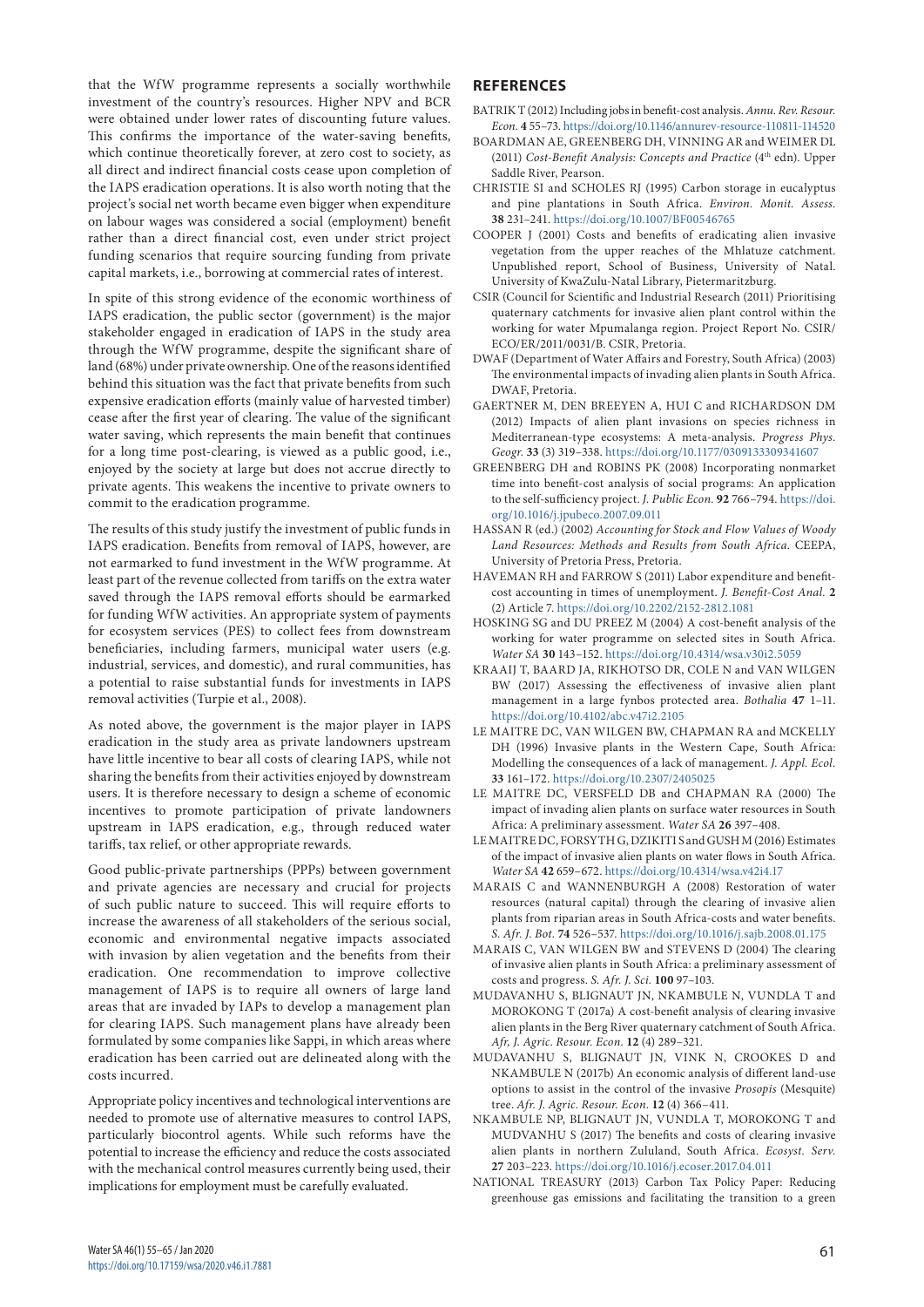economy. URL: [http://www.treasury.gov.za/public-comments/Carbon-](http://www.treasury.gov.za/public-comments/Carbon-Tax-Policy-Paper-2013.pdf)[Tax-Policy-Paper-2013.pdf](http://www.treasury.gov.za/public-comments/Carbon-Tax-Policy-Paper-2013.pdf)

- [PRINSLOO FW and SCOTT DF \(2009\) Streamflow responses to the](http://www.dwaf.gov.za/wfw/docs/Prinsloo&Scott,1999.pdf)  [clearing of alien invasive trees from riparian zones at three sites in](http://www.dwaf.gov.za/wfw/docs/Prinsloo&Scott,1999.pdf)  [the Western Cape Province.](http://www.dwaf.gov.za/wfw/docs/Prinsloo&Scott,1999.pdf) *South. Afr. For. J.* **185** 1–7. [https://doi.](https://doi.org/10.1080/10295925.1999.9631220) [org/10.1080/10295925.1999.9631220](https://doi.org/10.1080/10295925.1999.9631220)
- PYšEK P, JAROšIK V, HULME P, PERGL J, HEJDA M, SCHAFFNER URS and VILA M (2012) A global assessment of invasive plant impacts on resident species, communities and ecosystems: the interaction of impact measures, invading species" traits and environment *Glob. Change Biol.* **18** 1725–1737. [https://doi.](https://doi.org/10.1111/j.1365-2486.2011.02636.x) [org/10.1111/j.1365-2486.2011.02636.x](https://doi.org/10.1111/j.1365-2486.2011.02636.x)
- ROBALINO D and WALKER I (2017) Guidance note on the economic analysis of jobs investment projects. Jobs Group, the World Bank, Washington DC.<https://doi.org/10.1596/28219>
- SARB (South African Reserve Bank) (2017) Quarterly Bulletin  $4<sup>th</sup>$ Quarter 2016. South African Reserve Bank, Pretoria.
- STAFFORD W, BIRCH C, ETTER H, BLANCHARD R, MUDVANHU S, ANGELSTAM P, BLIGNAUT J, FERREIRA L and MARAIS C (2017) The economics of landscape restoration: Benefits of controlling bush encroachment and invasive plant species in South Africa and Namibia. *Ecosyst. Serv.* **27** 193–202*.* [https://doi.](https://doi.org/10.1016/j.ecoser.2016.11.021) [org/10.1016/j.ecoser.2016.11.021](https://doi.org/10.1016/j.ecoser.2016.11.021)
- TURPIE JK, MARAIS C and BLIGNAUT JN (2008) The Working for Water program: Evolution of a payments for ecosystem services mechanism that addresses both poverty and ecosystem service delivery in South Africa. *Ecol. Econ.* **65** 788–798. [https://doi.](https://doi.org/10.1016/j.ecolecon.2007.12.024) [org/10.1016/j.ecolecon.2007.12.024](https://doi.org/10.1016/j.ecolecon.2007.12.024)
- TURPIE JK and HEYDENRYCH BJ (2000) Economic consequences of alien infestation of the Cape Floral Kingdom's fynbos vegetation. In: Perrings C, Williamson M, Dalmazzone S (eds.) *The Economics of Biological Invasions*. Edward Elgar, Cheltenham. 214–261. [https://](https://doi.org/10.4337/9781781008645.00018) [doi.org/10.4337/9781781008645.00018](https://doi.org/10.4337/9781781008645.00018)
- VAN WILGEN BW, LITTLE PR, GÖRGENS AHM, WILLEMS TA and MARAIS C (1998) Ecosystem services, efficiency, sustainability and equity: South Africa's working for water programme. *Trends Ecol. Evol.* **13** 378. [https://doi.org/10.1016/S0169-5347\(98\)01434-7](https://doi.org/10.1016/S0169-5347(98)01434-7)
- VAN WILGEN B, REYERS B, LE MAITRE D, RICHARDSON D and SCHONEGEVEL L (2008) A biome-scale assessment of the impact of invasive alien plants on ecosystem services in South Africa. *J. Environ. Manage.* **89** 336–349. [https://doi.org/10.1016/j.](https://doi.org/10.1016/j.jenvman.2007.06.015) [jenvman.2007.06.015](https://doi.org/10.1016/j.jenvman.2007.06.015)
- VAN WILGEN BW and DE LANGE WJ (2011) The costs and benefits of biological control of invasive alien plants in South Africa. *Afr. Entomol.* **19** (2) 504–514. <https://doi.org/10.4001/003.019.0228>
- VAN WILGEN BW (2012) Evidence, perceptions, and trade-offs associated with invasive alien plant control in the Table Mountain National Park, South Africa. *Ecol. Soc.* **17** (2) 23. [https://doi.](https://doi.org/10.5751/ES-04590-170223) [org/10.5751/ES-04590-170223](https://doi.org/10.5751/ES-04590-170223)
- VAN WILGEN BW, FORSYTHGG, LEMAITREDC, WANNENBURGH A, KOTZÉ JD, VAN DEN BERG E and HENDERSON L (2012) An assessment of the effectiveness of a large national-scale invasive alien plant control strategy in South Africa. *Biol. Conserv.* **148** 28–38.<https://doi.org/10.1016/j.biocon.2011.12.035>
- VAN WILGEN BW and WANNENBURGH A (2017) Co-facilitating invasive species control, water conservation, and poverty relief: Achievements and challenges in South Africa's Working for Water Programme. *Curr. Opin. Environ. Sustainability* **19** 7–17. [https://doi.](https://doi.org/10.1016/j.cosust.2015.08.012) [org/10.1016/j.cosust.2015.08.012](https://doi.org/10.1016/j.cosust.2015.08.012)
- VAN WILGEN BW and WILSON JR (eds) (2018) The status of biological invasions and their management in South Africa in 2017. South African National Biodiversity Institute (SANBI), Kirstenbosch and DST-NRF Centre of Excellence for Invasion Biology, Stellenbosch.
- VIEILLEDENT G, FISCHER F, CHAVE J, GUIBAL D, LANGBOUR P and GERARD J (2018) New formula and conversion factor to compute tree species basic wood density from global wood technology database. *Am. J. Bot..* <https://doi.org/10.1101/274068>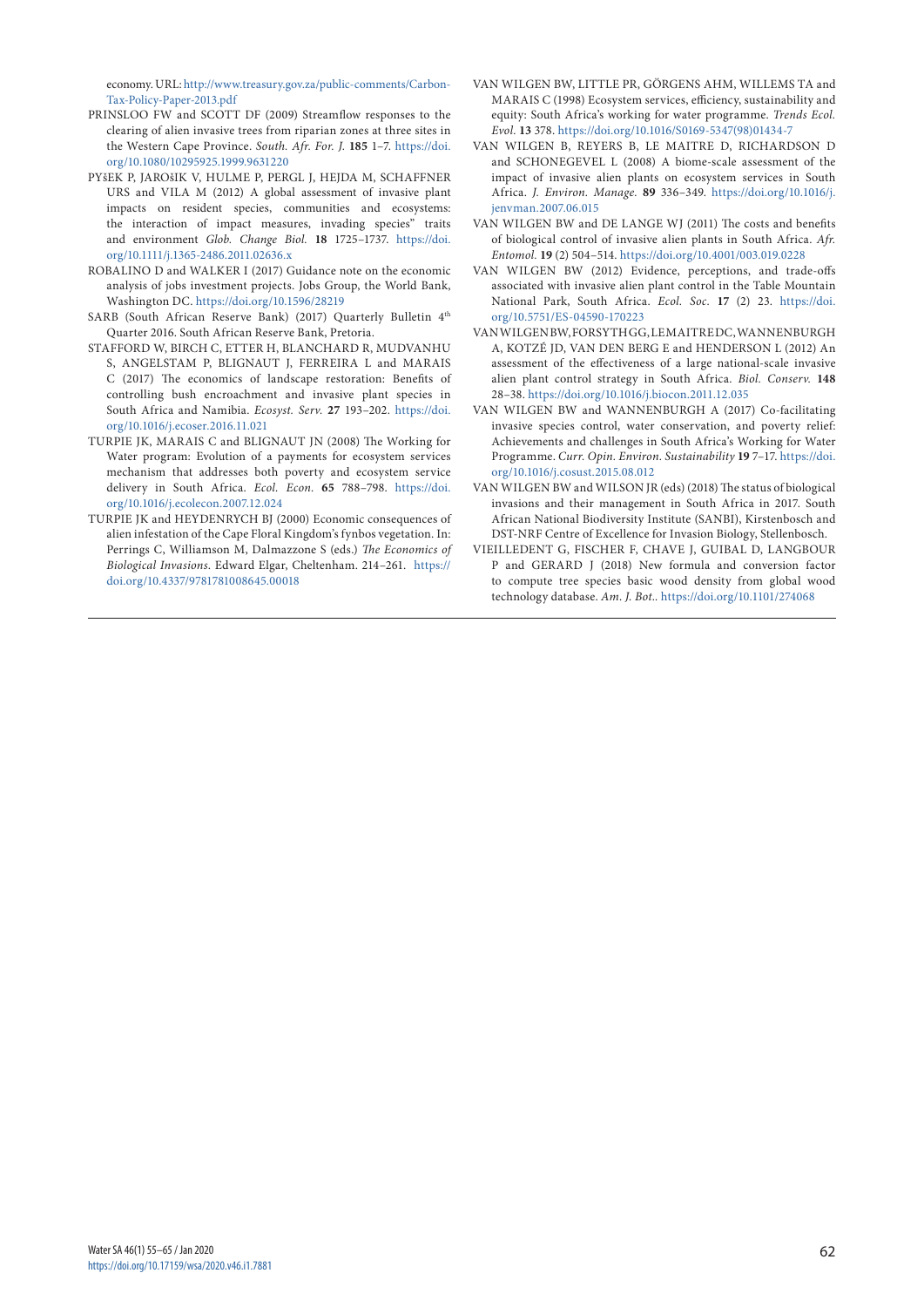#### **APPENDIX**

#### **Costs of alien vegetation control in the Inkomati area (2017 prices)**

Table A1 presents information obtained from the WfW programme in the Inkomati River catchment. In the initial phase of clearing, total costs are high due to the cost of hiring services of mechanical clearing equipment. The initial phase is also very labour intensive due to the relative difficulty of invasive vegetation management caused by high density of invasion. In this phase, labour costs amount to 1 680 ZAR/ha, comprising of both wages and salaries. The major activities at this stage include: felling of trees, and moving and packing of wood to a cleared place. Other associated costs such as herbicide application and hired equipment amount to 1 120 ZAR/ha in this phase. For the purposes of this study, such costs were not separated according to specific activities. In the first follow-up treatment, total clearing costs fell drastically, since at this stage the density of invasion is lower. As the follow-up treatment operations continue, the overall cost of IAPS clearing diminishes, and the average rate of clearing becomes quicker. The quantity of labour required per hectare also declines in a similar fashion until the final maintenance stage is reached, when clearing costs reach their lowest. In the maintenance stage, a very low density of invasion prevails, which is mainly made up of weed seedlings in the areas previously cleared. Small invasions due to re-growth in new areas are also cleared in this phase. There is a negligible difference in costs incurred between the 7<sup>th</sup> (final) follow-up stage and the maintenance phase.

**Table A1.** Costs associated with eradicating IAPS in the different clearing stages (2017)

| <b>Phases of eradication</b>                    | Labour costs<br>(ZAR/ha) | Other costs<br>(ZAR/ha) | <b>Total cost</b><br>(ZAR/ha) |
|-------------------------------------------------|--------------------------|-------------------------|-------------------------------|
| Initial stage                                   | 1680                     | 1 1 2 0                 | 2800                          |
| $1st$ follow-up                                 | 540                      | 360                     | 900                           |
| 2 <sup>nd</sup> follow-up                       | 372                      | 248                     | 620                           |
| 3 <sup>rd</sup> follow-up                       | 250                      | 172                     | 430                           |
| 4 <sup>th</sup> follow-up                       | 168                      | 112                     | 280                           |
| 5 <sup>th</sup> up to 7 <sup>th</sup> follow-up | 120                      | 80                      | 200                           |
| Maintenance stage                               | 114                      | 76                      | 190                           |

*Source: All information was provided by the WfW programme area project manager. The figures given represent average costs for all density classes in 2017 ZAR values.*

#### **Estimation of the carbon sequestration services of IAPS**

As shown in Table A2, different weights are used to convert timber weight to volume for different species. This was necessary since the mass of timber extracted varied by species. The next task is to convert the timber volumes to carbon storage densities.

**Table A2.** Parameters for estimation of carbon-densities of IAPS (Source: Christie and Scholes (1995)

| <b>Species</b> | Density of<br>wood  | <b>Moisture</b> | Oven-dried Stem wood<br>content at carbon mass fraction $(Fc)$<br>$(D_w$ in Mg/m <sup>3</sup> ) harvest (%) fraction $(F_c)$ |      |
|----------------|---------------------|-----------------|------------------------------------------------------------------------------------------------------------------------------|------|
| Pine           | 0.88                | 85              | 0.5                                                                                                                          | 0.67 |
| Eucalyptus     | 0.86                | 66              | 0.5                                                                                                                          | 0.70 |
| Average        | $0.87$ <sup>a</sup> | 75.5            | 0.5                                                                                                                          | 0.69 |

<sup>a</sup>We note that recent research by Vieilledent et al. (2018) suggests that *previous conversion factors (such as this one) underestimate basic wood density by between 4 and 5%.*

This study used the averages (i.e.  $D_w = 0.87$ ,  $F_c = 0.5$ , and  $F_s = 0.69$ ) of the relevant parameters (which are standard in South Africa for different plantation species) to estimate carbon densities of IAPS in the study area, as specified in Eq. 5 (reproduced below):

$$
C = V_s \times D_w \times F_c/F_s
$$

*V*<sub>s</sub> values are derived from information on volumes of timber harvested (see Table 1).

#### **Areas invaded by IAPS and age class of alien vegetation within and outside of riparian zones in the Inkomati catchment**

The total area invaded by IAPS (i.e. 6 947 ha) in the study area was divided into riparian zones (5 210 ha or 75%) and nonriparian ones (1 737 ha or 25%).

**Table A3.** Average age class of IAPS and area invaded in riparian zones (area  $=$  5 210 ha)

| Area/age            | X21C     | <b>X31F</b> | <b>X31E</b> | X31B     | Average<br>(X2,31C, F, E, B) |
|---------------------|----------|-------------|-------------|----------|------------------------------|
| Average age Class 1 | 3 years  | 3 years     | 3 years     |          | 3 years                      |
| Average age Class 2 | 8 years  | 8 years     | 8 years     | 8 years  | 8 years                      |
| Average age Class 3 | 15 years | 16 years    |             | 15 years | 16 years                     |
| Area under Class 1  | 9%       | 7%          | 36%         |          | 13%                          |
| Area under Class 2  | 88%      | 79%         | 64%         | 62%      | 73%                          |
| Area under Class 3  | 3%       | 14%         |             | 38%      | 14%                          |

*Class 1 refers to tall alien shrubs (*Solanum mauritianum*), Class 2 to medium-sized alien trees* Acacia mearnsii*, medium-sized* Eucalyptus*, and* Acacia *mixed spp.), and Class 3 to tall alien trees (*Pinus *spp.,*  Acacia *spp. and* Eucalyptus *spp.) (Source: Mpumalanga WfW Project management data)*

**Table A4.** Average age class of IAPS and area invaded outside riparian zones (area = 955 ha)

| Area/Age            | X21C     | <b>X31F</b> | <b>X31E</b> | X31B     | Average<br>(X21C, F, E, B) |
|---------------------|----------|-------------|-------------|----------|----------------------------|
| Average age Class 1 | 3 years  | 3 years     | 3 years     |          | 3 years                    |
| Average age Class 2 | 8 years  | 8 years     | 8 years     | 8 years  | 8 years                    |
| Average age Class 3 | 15 years | 16 years    |             | 15 years | 16 years                   |
| Area under Class 1  | 5%       | 25%         | 4%          | 30%      | 16%                        |
| Area under Class 2  | 85%      | 75%         | 80%         | 70%      | 77%                        |
| Area under Class 3  | 10%      |             | 16%         |          | 7%                         |

*Source: Mpumalanga WfW Project management data*

The literature shows that the species reported in the above table are considered priority species in the study area (CSIR, 2011). Priority species are selected in terms of their impact on streamflow, biodiversity and ecosystems. It is clear from Tables 3 and 4, that the medium-sized alien trees (age structure 2) are the most dominant trees occupying 75% of the total invaded area in the IWMA. The vegetation structure with the highest average age class is the tall alien trees at 16 years.

#### **Calculating streamflow reduction due to IAPS located in the study area**

The biomass regression equations (Table A5) for three classes of IAPS were adopted from Le Maitre et al. (1996) and used in this study.

**Table A5.** Biomass regression equations for three classes of IAPS (adopted from Le Maitre et al., 1996)

| Equations | <b>Vegetation class</b> | Biomass equation $(q/m^3)$      |
|-----------|-------------------------|---------------------------------|
|           | Tall alien shrubs       | $b = 5240 \log_{10}(a) - 415$   |
|           | Medium alien trees      | $b = 9610 \log_{10}(a) - 636$   |
|           | Tall alien trees        | $b = 20000 \log_{10}(a) - 7060$ |
|           |                         |                                 |

a *refers to age and* b *is biomass*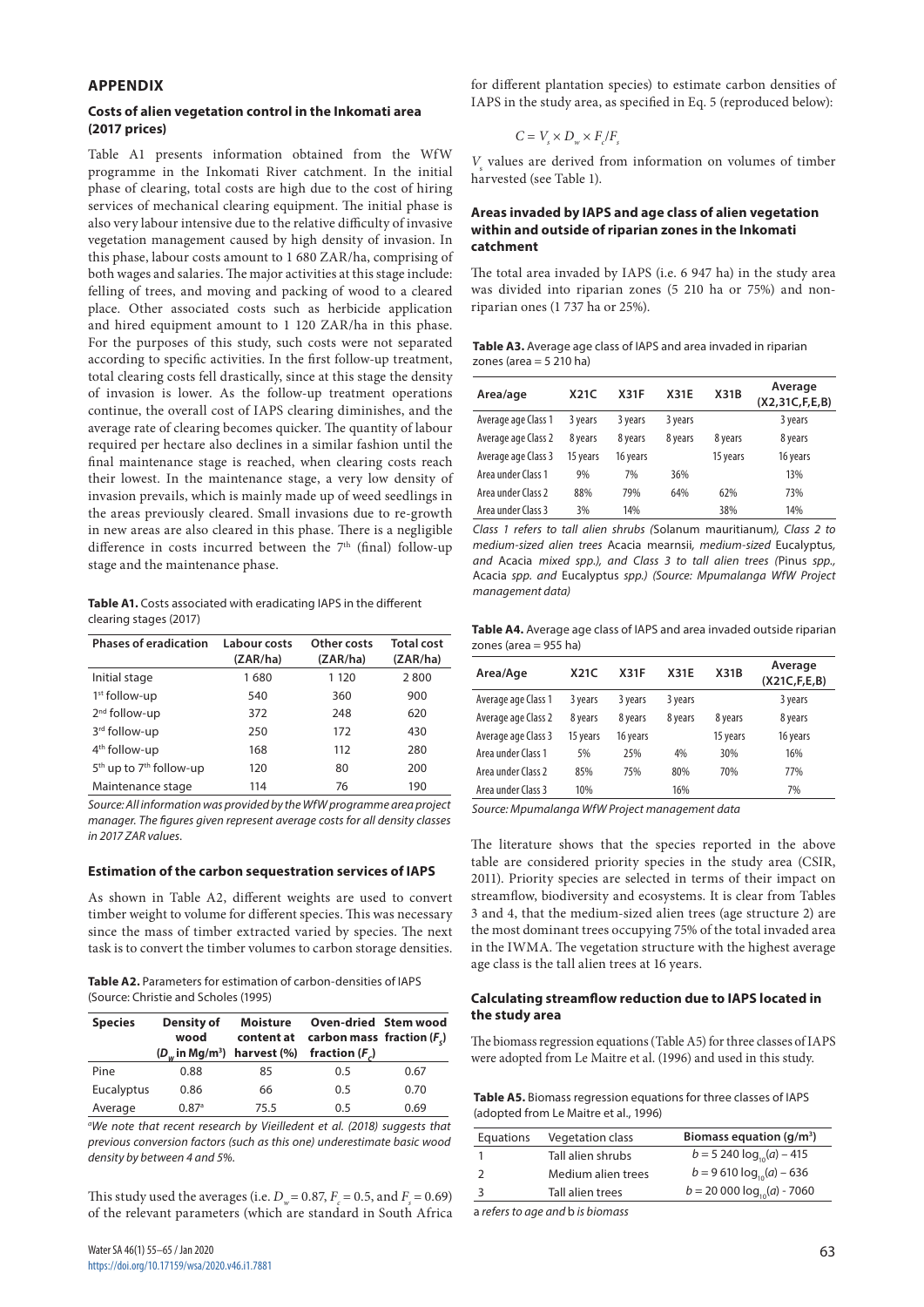|                      |         |         |         | Stream of costs  |                |        |                |               |                     |                          |                | Stream of benefits |                 |                |                        |                | Net social benefits    |           |
|----------------------|---------|---------|---------|------------------|----------------|--------|----------------|---------------|---------------------|--------------------------|----------------|--------------------|-----------------|----------------|------------------------|----------------|------------------------|-----------|
| Year                 |         |         | Total   | Carbon           | Total          | $\geq$ | 군              | Carbon        |                     |                          | <b>Total</b>   | $\geq$             | 군               | Water %        | Including labour costs |                | Excluding labour costs |           |
|                      | Labour  | Other   | direct  | loss             | social         | 2008   | 2027           | of total<br>శ | Timber              | Water                    | benefits       | 2008               | 2027            | of total       | benefits<br>Net        | 2008<br>$\geq$ | benefits<br><b>Net</b> | 2008<br>≳ |
| 2008                 | 269     | 179     | 448     | 418              | 867            | 867    | 3740           | 48.3          | 1145                | 73                       | 1218           | 1218               | 5254            |                | 351                    | 351            | 620                    | 620       |
| 2009                 | 353     | 177     | 531     | 549              | 1080           | 1000   | 4316           | 50.9          | 1504                | 138                      | 641            | <b>S20</b>         | 6558            | $\infty$       | 561                    | 520            | 915                    | 847       |
| 2010                 | 586     | 279     | 865     | 911              | 1776           | 1523   | 6571           | 51.3          | 2493                | 258                      | 2751           | 2358               | 10178           | $\circ$        | 975                    | 836            | 1561                   | 1338      |
| 2011                 | 875     | 321     | 196     | 1360             | 2556           | 2029   | 8757           | 53.2          | 3722                | 370                      | 4093           | 3249               | 14022           | െ              | 1537                   | 1220           | 2411                   | 1914      |
| 2012                 | 1216    | 600     | 1816    | 1891             | 3707           | 2725   | 11761          | 51.0          | 5176                | 572                      | 5748           | 4225               | 18235           | $\approx$      | 2041                   | <b>SOO</b>     | 3257                   | 2394      |
| 2013                 | 1202    | 854     | 2056    | 1869             | 3925           | 2671   | 11529          | 47.6          | 5115                | 77                       | 5832           | 3969               | 17130           |                | 907                    | <b>1298</b>    | 3 109                  | 2116      |
| 2014                 | 1043    | 852     | 1896    | 1624             | 3520           | 2218   | 9572           | 46.1          | 4444                | 796                      | 5240           | 3302               | 14250           | $\approx$ 15   | 1720                   | 1084           | 2763                   | 1741      |
| 2015                 | 1437    | 731     | 2167    | 2236             | 4404           | 2569   | 11089          | 50.8          | 6119                | 976                      | 7095           | 4140               | 17867           | $\overline{z}$ | 2692                   | 1571           | 4129                   | 2409      |
| 2016                 | 1423    | 1026    | 2448    | 2214             | 4662           | 2519   | 10870          | 47.5          | 6058                | 130                      | 7188           | 3884               | 16761           | $\approx$      | 2526                   | 1365           | 3949                   | 2134      |
| 2017                 | 1076    | 1001    | 2077    | 1718             | 3795           | 1898   | 8 193          | 45.3          | 4701                | 165                      | 5866           | 2934               | 12664           | 20             | 2071                   | 1036           | 3147                   | 1574      |
| 2018                 | 686     | 736     | 1422    | 115              | 2536           | 1175   | 5070           | 43.9          | 3050                | 092                      | 4142           | 1919               | 8280            | $\frac{26}{5}$ | 1605                   | 744            | 2292                   | 1062      |
| 2019                 | 520     | 471     | 991     | 870              | 1861           | 798    | 3445           | 46.8          | 2381                | $\overline{a}$           | 3422           | 1468               | 6334            | 50             | 1561                   | 670            | 2081                   | 892       |
| 2020                 | 1342    | 958     | 2300    | 702              | 3002           | 1192   | 5146           | 23.4          | 1922                | 014                      | 2936           | 1166               | 5032            | 35             | $-66$                  | $-26$          | 1275                   | 507       |
| 2021                 | 259     | 256     | 515     | 555              | 1069           | 393    | 1697           | 51.9          | 1518                | $\overline{\phantom{0}}$ | 2519           | 926                | 3997            |                | 1450                   | 533            | 1708                   | 628       |
| 2022                 | 192     | 176     | 368     | 41               | 779            | 265    | 1145           | 52.8          | 1125                | 995                      | 2120           | 722                | 3115            | $\ddot{+}$     | 1341                   | 457            | 1533                   | 522       |
| 2023                 | 154     | 131     | 285     | 309              | 594            | 187    | 809            | 52.0          | 847                 | $\approx$                | 1849           | 583                | 2515            |                | 1255                   | 395            | 1409                   | 44        |
| 2024                 | 652     | 486     | 1138    | 262              | 1399           | 408    | 1763           | 18.7          | 716                 | $\overline{2}$           | 1737           | 507                | 2 188           | 54 59 73       | 337                    | 98             | 989                    | 289       |
| 2025                 | 23      | 55      | $78$    | $\overline{142}$ | 220            | 59     | 257            | 64.5          | 388                 | <b>644</b>               | $\frac{33}{2}$ | 387                | $\overline{67}$ |                | 1213                   | 328            | 1236                   | 334       |
| 2026                 | $\circ$ | $\circ$ | $\circ$ | $\overline{5}$   | $\overline{5}$ |        | $\overline{5}$ | 100           | $\circ$             | 068                      | 1068           | 267                | <b>154</b>      | $\approx$      | 1063                   | 266            | 1063                   | 266       |
| 2027                 | $\circ$ | $\circ$ |         | $\overline{5}$   | $\overline{5}$ |        | $\overline{5}$ | 100           | $\circ$             | $\overline{6}$           | 1093           | 253                | 093             | $\geq$         | 088                    | 252            | 1088                   | 252       |
| Total in million ZAR |         |         | 22.6    | 19.2             | 41.8           | 24.5   | 105.7          |               | 52.4                | 16.6                     | 69.0           | 39.0               | 168.3           |                | 27.2                   | 14.5           | 40.5                   | 22.3      |
| Benefit-cost ratio   |         |         |         |                  |                |        |                |               | At 8% discount rate |                          |                |                    |                 |                |                        | $\frac{6}{16}$ |                        | 23        |
| Total in million ZAR |         |         | 22.6    | 19.2             | 41.8           | 29.5   | 74.5           |               | 52.4                | 16.6                     | 69.0           | 47.5               | 120.0           |                | 27.2                   | 18.0           | 40.5                   | 27,4      |
| Benefit-cost ratio   |         |         |         |                  |                |        |                |               | At 5% discount rate |                          |                |                    |                 |                |                        | $\frac{6}{1}$  |                        | 2.4       |
| Total in million ZAR |         |         | 22.6    | 19.2             | 41.8           | 36.1   | 52.6           |               | 52.4                | 16.6                     | 69.0           | 59.0               | 85.9            |                | 27.2                   | 22.9           | 40.5                   | 34.3      |
| Benefit-cost ratio   |         |         |         |                  |                |        |                |               | At 2% discount rate |                          |                |                    |                 |                |                        | $\frac{6}{16}$ |                        | 2.4       |